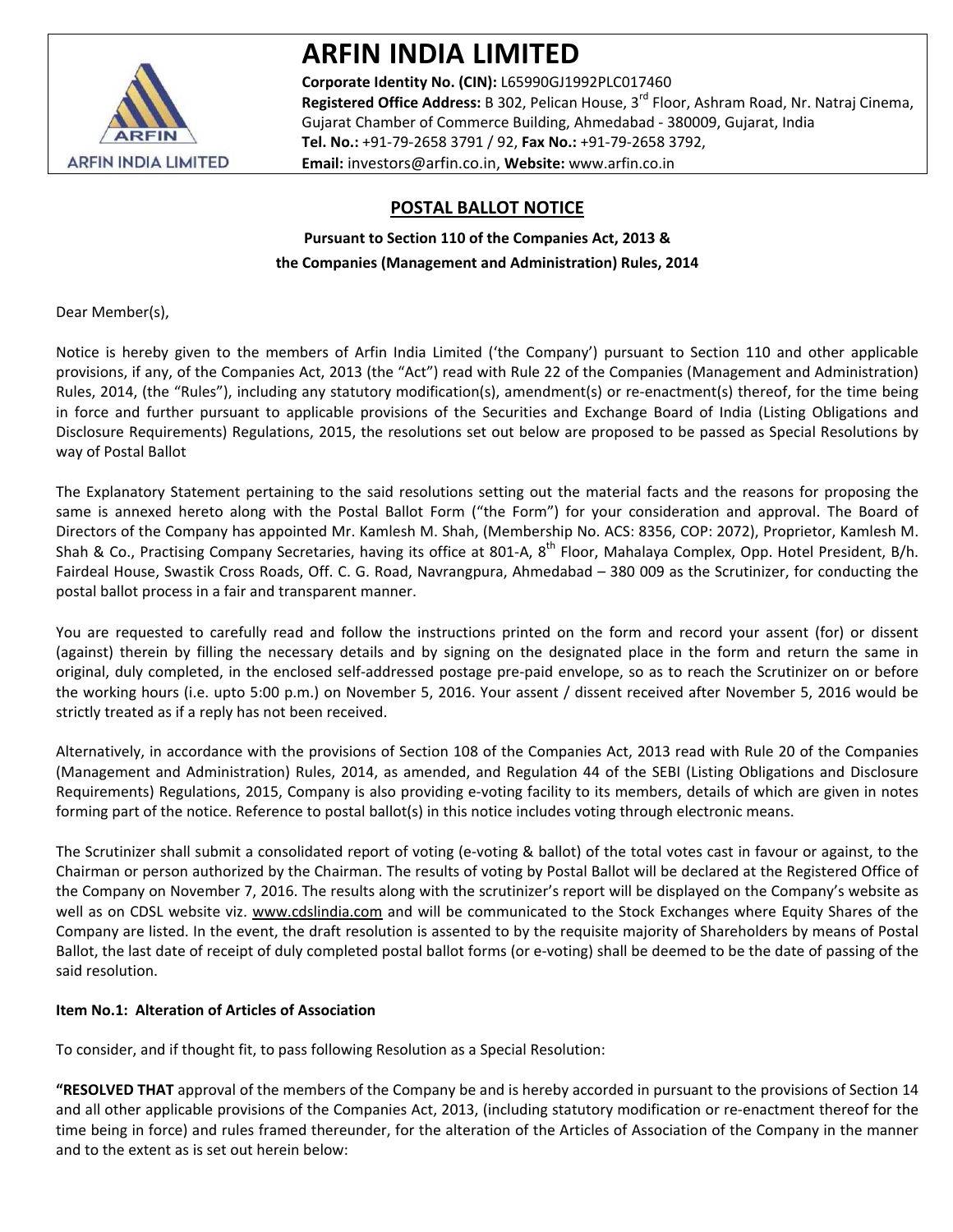The following Article with marginal note be inserted after the existing Article 4 of the Articles of Association of the Company and be numbered as Article 4A:

#### **Equity Warrants under the control of Directors:**

4A Subject to the applicable provisions of the Companies Act, 2013, the Company shall have the power to issue, offer, allot and convert or otherwise dispose of the Equity Warrants on such terms and conditions and either at a premium or at par and at such time as may be deemed fit by the Board of Directors.

#### **Item No. 2: Issue of Warrants, convertible into Equity Shares on Preferential Basis:**

To consider, and if thought fit, to pass the following Resolution as a Special Resolution**:**

**"RESOLVED THAT** pursuant to the provisions of Section 62(1)(c) read with Section 42 and all other applicable provisions, if any, of the Companies Act, 2013 and Rules made thereunder (including any statutory modification(s) or re-enactment(s) thereof for the time being in force) and in accordance with and subject to the relevant provisions of the Memorandum and Articles of Association of the Company, the SEBI (Listing Obligations and Disclosure Requirements) Regulations, 2015, provisions of the Chapter VII – "Preferential Issue" of the Securities and Exchange Board of India (Issue of Capital and Disclosure Requirements) Regulations, 2009, [hereinafter referred to as "**SEBI (ICDR) Regulations**"] (including any statutory modification(s) or re‐ enactment(s) thereof from time to time) and in accordance with all other applicable regulations, guidelines and clarifications thereon issued by the Securities and Exchange Board of India ("**SEBI**"), Reserve Bank of India ("**RBI**"), Government of India ("**GOI**") or any other statutory / regulatory authorities and subject to all such approvals, permissions, consents and sanctions of any authorities, as may be necessary and subject to such conditions and modifications as may be prescribed or imposed by any of them while granting such approvals, permissions, consents or sanctions, the consent of the Company be and is hereby accorded to the Board (which term shall deem to include any committee which the Board may have constituted or hereinafter constitute to exercise one or more its power, including the powers conferred hereunder) to create, offer, issue, and allot, on preferential basis, up to 11,42,857 (Eleven Lakhs Forty Two Thousand Eight Hundred and Fifty Seven Only) Warrants of Rs. 10/- each for cash at a premium of Rs. 165/- per Warrant i.e. totaling to Rs. 175/- per Warrant aggregating to Rs. 19,99,99,975/- (Rupees Nineteen Crores Ninety Nine Lakhs Ninety Nine Thousand Nine Hundred and Seventy Five Only) or such other price being not less than the price determined in accordance with SEBI (ICDR) Regulations ("Issue Price"), to be convertible at the option of Warrant holders in one or more tranches within 18 (Eighteen) months from the date of allotment, into equivalent number of fully paid up Equity Shares of the Company of face value of Rs. 10/‐ (Rupees Ten only) each, ranking pari‐passu in all respects, including as to dividend, with the existing Equity Shares of the Company, to the following Promoters / Promoter Group and / or persons other than promoters on preferential basis (hereinafter referred to as the "Proposed Allottees / Warrant holders") whether they are Shareholders of the Company or not, more particularly mentioned in the table below, in such manner and on such other terms and conditions, as the Board may, in its absolute discretion, thinks fit:

| Sr. No.          | Name of Person(s) / Proposed Allottee(s)                          | No. of Warrants proposed to be issued |  |  |
|------------------|-------------------------------------------------------------------|---------------------------------------|--|--|
| <b>Promoters</b> |                                                                   |                                       |  |  |
| 1.               | Mahendrakumar Rikhavchand Shah                                    | 1,55,000                              |  |  |
| 2.               | Jatin Mahendrakumar Shah                                          | 1,55,000                              |  |  |
| 3.               | Pushpaben Mahendrakumar Shah                                      | 1,55,000                              |  |  |
| 4.               | Rani Jatin Shah                                                   | 1,00,000                              |  |  |
| 5.               | Mahendrakumar Rikhavchand Shah HUF                                | 55,000                                |  |  |
| 6.               | Jatin Mahendra Shah HUF                                           | 55,000                                |  |  |
| 7.               | Khushbu Shah                                                      | 42,857                                |  |  |
| 8.               | Krish Jatin Shah (Minor) through the Guardian Mr. Jatin M. Shah   | 1,00,000                              |  |  |
| 9.               | Khwaish Jatin Shah (Minor) through the Guardian Mr. Jatin M. Shah | 25,000                                |  |  |
| Sub-Total        |                                                                   | 8,42,857                              |  |  |
|                  |                                                                   |                                       |  |  |
|                  | <b>Persons other than Promoters</b>                               |                                       |  |  |
| 1.               | Ramesh kumar Babulal Shah HUF                                     | 25,000                                |  |  |
| 2.               | Ramesh kumar Babulal Shah                                         | 25,000                                |  |  |
| 3.               | Lalitkumar Babulal Shah HUF                                       | 25,000                                |  |  |
| 4.               | Sumitra Lalitkumar Shah                                           | 25,000                                |  |  |
| 5.               | Babita Ramesh kumar Shah                                          | 25,000                                |  |  |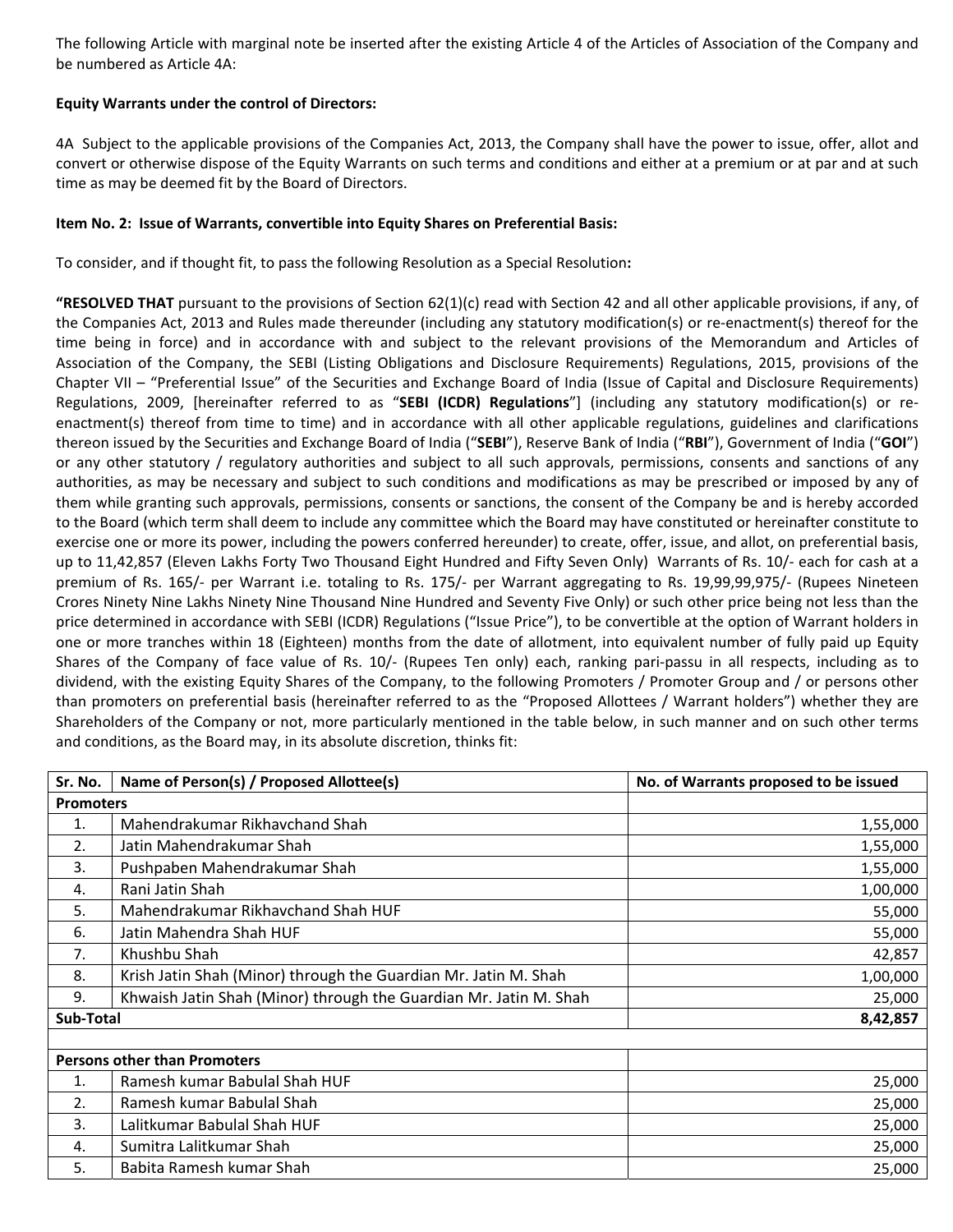| Sr. No.            | Name of Person(s) / Proposed Allottee(s) | No. of Warrants proposed to be issued |
|--------------------|------------------------------------------|---------------------------------------|
| -6.                | Babulal Sonmalji Balar                   | 25,000                                |
| 7.                 | <b>Gopal Shantilal Shah</b>              | 50,000                                |
| 8.                 | Vartika Vijendra Khatod                  | 50,000                                |
| 9.                 | Shantilal Tulsiram Khator                | 50,000                                |
| Sub-Total          |                                          | 3,00,000                              |
| <b>Grand Total</b> |                                          | 11,42,857                             |

"**RESOLVED FURTHER THAT** the offer, issue and allotment of the aforesaid Warrants to the proposed allottees and the Equity Shares resulting from the exercise of the entitlement of the said Warrants, shall be subject to applicable guidelines, notifications, rules and regulations and on the terms and conditions given herein below:

- a) The "Relevant Date" pursuant to Regulation 71 of the SEBI (ICDR) Regulations for the purpose of calculating the price of Warrants to be issued in terms hereof shall be October 6, 2016, being the date 30 days prior to the date of the last date of Voting of Postal Ballot being November 5, 2016. The issue price of the said warrants will be Rs. 175/- (Rupees One Hundred and Seventy Five Only) per warrant or the minimum price determined in accordance with the SEBI (ICDR) Regulations and applicable law, whichever is higher.
- b) The proposed allottee(s) of Warrants shall be entitled to apply for and obtain, in one or more tranches allotment of one Equity Share of face value of Rs. 10/‐ (Rupees Ten only) each of the Company against each Warrant within a period of 18 (Eighteen) months from the date of allotment of such Warrants.
- c) An amount equivalent to at least 25% of the consideration shall be paid against each warrant on or before the date of such allotment.
- d) The Warrant holder(s) shall have the option of applying for and being allotted Equity Shares of the Company of face value of Rs. 10/- each by paying the balance 75% of the consideration after adjusting the upfront payment made.
- e) In case the Warrant holder(s) do not apply for the conversion of the outstanding Warrants into Equity Shares of the Company within 18 (eighteen) months from the date of allotment of the said Warrants, then the consideration paid upon each of the said outstanding Warrants shall be forfeited and all the rights attached to the said Warrants shall lapse automatically.
- f) The Equity Shares issued and allotted on conversion thereof shall be subject to lock‐in for such period as prescribed under the SEBI (ICDR) Regulations.
- g) The said Warrants by itself do not give to the Warrant holders any rights of the Shareholders of the Company.
- h) The Board be and is hereby authorised to delegate all or any of the powers herein conferred by this resolution to any Director(s) or to any Committee of Directors or employee or officer of the Company, as it may consider appropriate, to give effect to the aforesaid resolution.''

"**RESOLVED FURTHER THAT** the Board be and is hereby authorised to issue and allot such Equity Shares as may be required to be issued and allotted upon conversion of the said Warrants and that Equity Shares shall be subject to the provisions of the Memorandum and Articles of Association of the Company and shall rank pari passu in all respects, including entitlement for dividend, with the existing Equity Shares of the Company."

"**RESOLVED FURTHER THAT** the Board be and is hereby authorised to decide and approve other terms and conditions of the issue of the Warrants and / or Equity Shares and shall also be entitled to vary, modify or alter any of the terms and conditions, as it may deem fit, subject to the compliance with the applicable guidelines, notifications, rules and regulations."

"**RESOLVED FURTHER THAT** the Board be and is hereby authorised to accept the terms, conditions, modifications and stipulations as the GOI, RBI, SEBI or Stock Exchange or any other regulatory authority may stipulate while granting approval to the Company for issue of the Warrants and / or Equity Shares as aforesaid."

"**RESOLVED FURTHER THAT** the Board be and is hereby authorized to take necessary steps for listing of the Equity Shares allotted upon conversion of Warrants on Stock Exchanges, where the Company's shares are listed, as per the terms and conditions of the Listing Agreement, and in accordance with such other guidelines, rules and regulations as may be applicable with regard to such listing."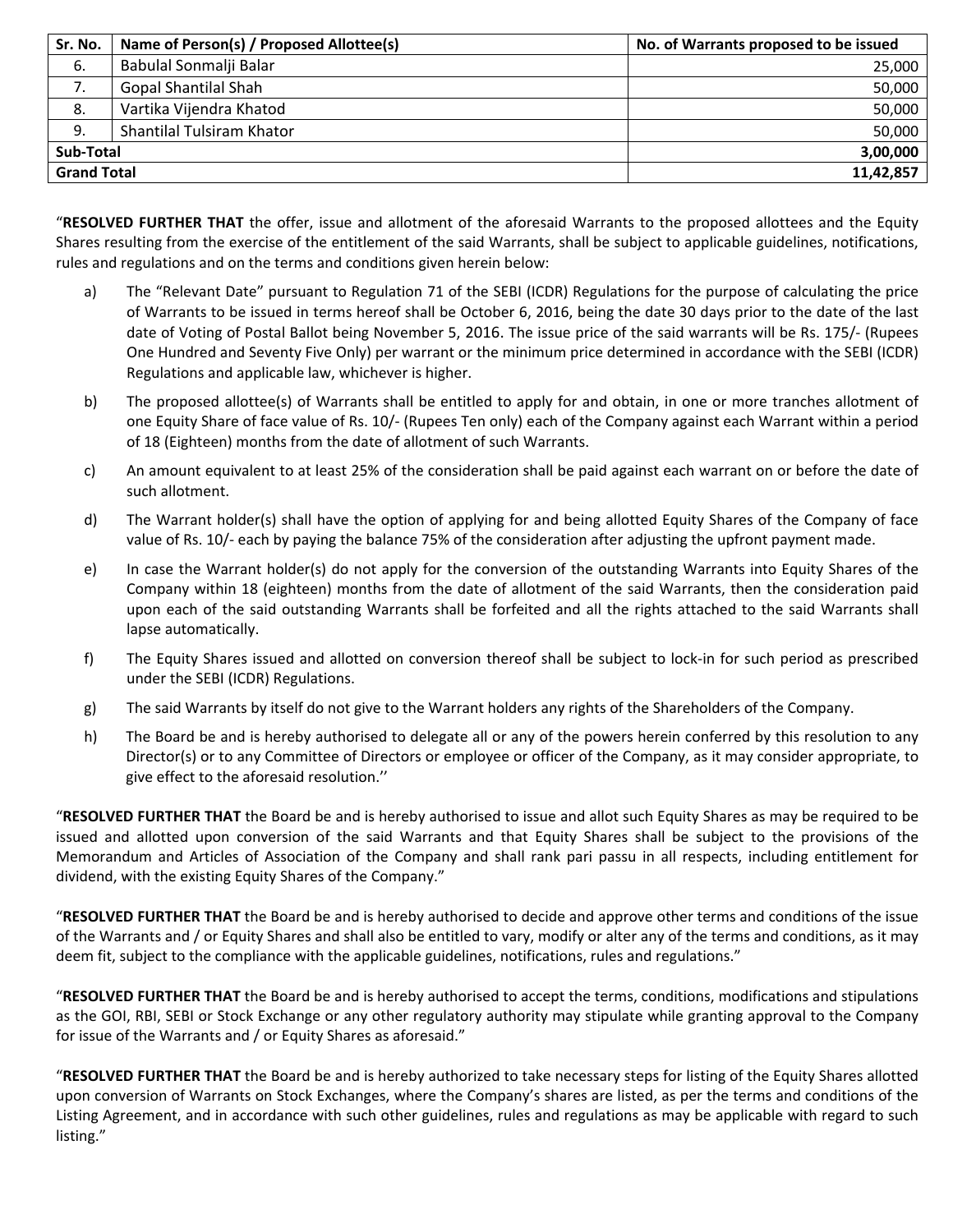"**RESOLVED FURTHER THAT** for the purpose of giving effect to this resolution, the Board be and is hereby authorised to take such steps and to do all such acts, deeds, matters and things as the Board may, in its absolute discretion, deem necessary, expedient, usual, proper, incidental or desirable and to settle any question, difficulties or doubts that may arise in this regard and in regard to the issue, allotment of the Warrants and / or Equity Shares and utilization of the issue proceeds, to prescribe the forms of applications, enter and execute all such deeds, documents, agreements or other instruments, and to take such actions / directions as they may consider as being necessary or desirable and to obtain any approval, permissions, sanctions which may be necessary or desirable as they may deem fit."

> **By order of the Board** For **Arfin India Limited**

Date: September 20, 2016 Place: Ahmedabad

Sd/‐ **Purvesh Pandit** *Company Secretary*

## **NOTES:**

- 1. The Explanatory Statement pursuant to Section 102 of the Companies Act, 2013 setting out the material facts of the proposed special resolutions is annexed to the Notice.
- 2. The postal ballot notice is being sent to all the members, whose names appear in the register of members and list of beneficial owners, received from the National Securities Depository Limited (NSDL) & the Central Depository Services (India) Limited (CDSL) as on close of working hours on September 30, 2016.
- 3. Notice of the postal ballot has been sent to all the shareholders of the Company via permitted mode.
- 4. Members cannot exercise their vote by proxy on Postal Ballot.
- 5. In compliance with the provisions of Section 108 and 110 of the Companies Act, 2013 read with the Companies (Management and Administration) Rules, 2014 and amendments made thereto, and Regulation 44 of SEBI (Listing Obligations and Disclosure Requirements) Regulations, 2015, the Company is providing facility to its members for voting by electronic means through e‐voting services as provided by the Central Depository Services (India) Limited (CDSL), which would enable them to cast their vote electronically, instead of through physical postal ballot form and the business may be transacted through such voting. The detailed process for exercising the e‐voting facility is given in point no. 11. Members are requested to carefully read the instructions of e‐voting before exercising their vote.
- 6. The members are requested to carefully read the instructions printed in the attached postal ballot form. The postal ballot form, duly completed and signed should be returned in the enclosed self-addressed envelope directly to the Scrutinizer so as to reach the Scrutinizer on or before the working hours (i.e. upto 5:00 p.m.) on November 5, 2016. Any postal ballot form received after this date and time shall be treated as if the reply from the member has not been received. The Scrutinizer's decision on the validity of the Postal Ballot Form and e‐voting will be final and binding on the members.
- 7. Members can opt only for one mode for voting i.e. either Physical through Postal Ballot Form or e‐voting. If a member has opted for e-voting, then he / she should not vote by physical ballot also and vice-a-versa. However, in case member cast his / her vote both via physical ballot and e-voting then voting done by e-voting shall prevail and voting through physical ballot shall be invalid.
- 8. The voting (Postal & e-voting) begins on 10:00 a.m. on October 7, 2016 and ends on November 5, 2016 at 5:00 p.m. During this period members of the Company, holding shares either in physical form or in dematerialized form, as on the cut‐off date (i.e. Record date) viz. September 30, 2016 may cast their vote. The e‐voting module shall be disabled by CDSL for voting thereafter. Once the vote on a resolution is cast by the member, the member shall not be able to change it subsequently. A person who is not a member as on the Cut-off should treat this notice for information purposes only.
- 9. All the documents referred to in the accompanying notice are available for inspection by the members at the Registered Office of the Company on all working days (except Saturdays and Sundays), between 2:00 p.m. to 5:00 p.m. up to the date of announcement of the results of the Postal Ballot.
- 10. Any query / grievances connected with the voting by Postal Ballot including voting by electronic means may be addressed to the Company Secretary, Arfin India Limited, B 302, Pelican House, 3rd Floor, Ashram Road, Nr. Natraj Cinema, Gujarat Chamber of Commerce Building, Ahmedabad - 380009, Gujarat, India or at +91-79-2658 3791 / 92 or at investors@arfin.co.in.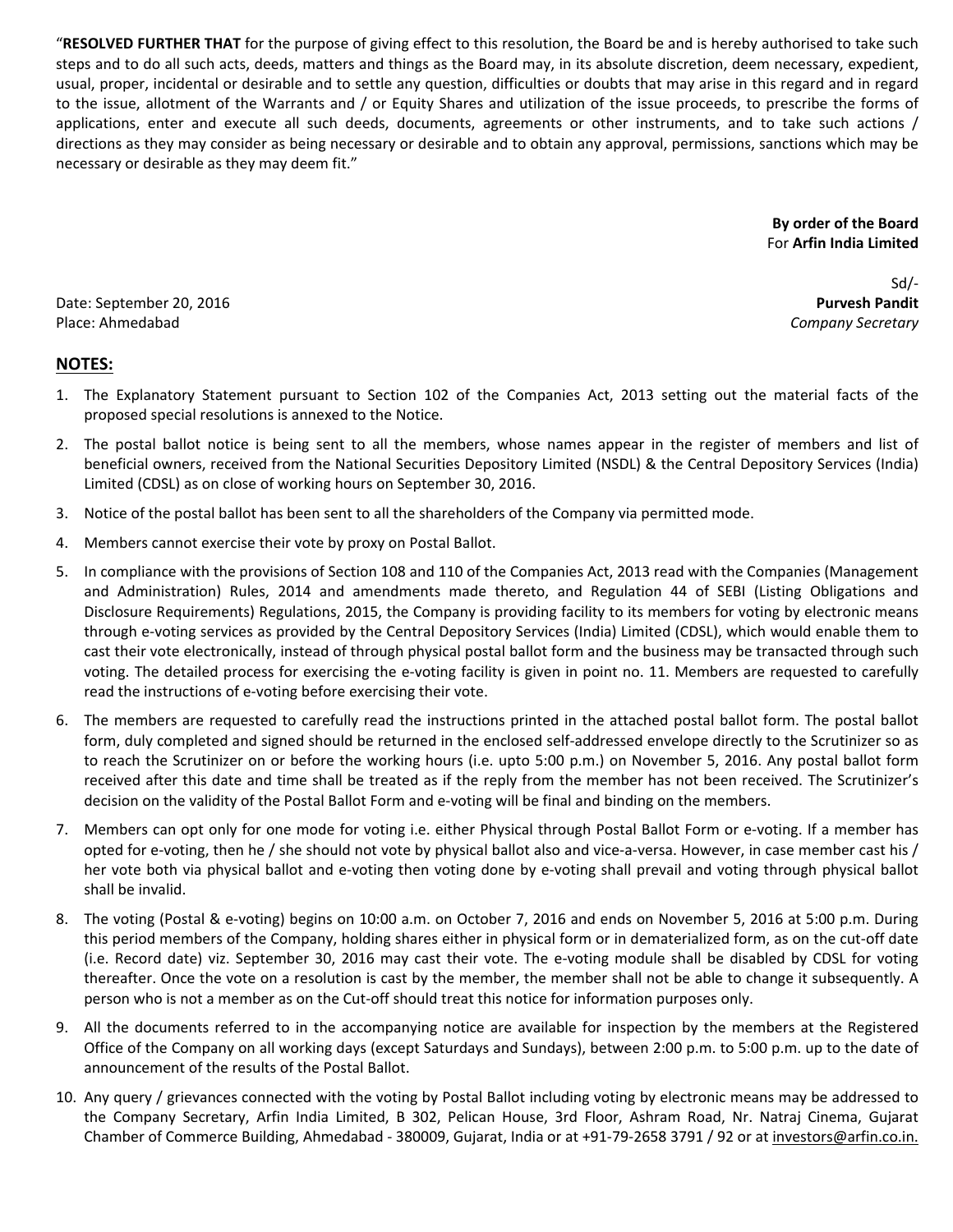- 11. The instructions for members for voting electronically are as under:
- i) Log on to the e-voting website www.evotingindia.com during the voting period.
- ii) Click on "Members / Shareholders" tab.
- iii) Now Enter your User ID

For CDSL: 16 digits beneficiary ID, For NSDL: 8 Character DP ID followed by 8 Digits Client ID, For Physical Form: Members should enter Folio Number registered with the Company.

- iv) Thereafter please enter the Image Verification as displayed and Click on Login.
- v) If you are holding shares in Demat form and had logged on to www.evotingindia.com and voted on an earlier voting of any company, then your existing password is to be used. If you have forgotten the password, then enter the User ID and the image verification code and click on "FORGOT PASSWORD" and enter the details as prompted by the system.
- vi) If you are a first time user follow the steps given below:

|                     | For Members holding shares in Demat Form and Physical Form                                                                                         |  |  |  |  |
|---------------------|----------------------------------------------------------------------------------------------------------------------------------------------------|--|--|--|--|
| <b>PAN</b>          | Enter your 10 digit alpha-numeric PAN issued by Income Tax Department (Applicable for both demat<br>shareholders as well as physical shareholders) |  |  |  |  |
|                     | Members who have not updated their PAN with the Company / Depository Participant are requested                                                     |  |  |  |  |
|                     | to use the sequence number mentioned on address slip / email pertaining to the notice of this                                                      |  |  |  |  |
|                     | Postal Ballot.                                                                                                                                     |  |  |  |  |
| <b>Dividend</b>     | Enter the Dividend Bank Details or Date of Birth (in dd/mm/yyyy format) as recorded in your demat                                                  |  |  |  |  |
| <b>Bank Details</b> | account or in the company records for the said demat account or folio.                                                                             |  |  |  |  |
| <b>OR</b>           | If the details are not recorded with the depository or company please enter the member id / folio                                                  |  |  |  |  |
| Date of Birth       | number in the Dividend Bank details field as mentioned in instruction (iii).                                                                       |  |  |  |  |
| (DOB)               |                                                                                                                                                    |  |  |  |  |

- vii) After entering these details appropriately, click on "SUBMIT" tab.
- viii) Members holding shares in physical form will then reach directly to the Company selection screen. However, members holding shares in demat form will now reach 'Password Creation' menu wherein they are required to mandatorily enter their login password in the new password field. Kindly note that this password is to be also used by the demat holders for voting for resolutions of any other company on which they are eligible to vote, provided that Company opts for e‐voting through CDSL platform. It is strongly recommended not to share your password with any other person and take utmost care to keep your password confidential.
- ix) For Members holding shares in physical form, the details can be used only for e‐voting on the resolutions contained in this Notice.
- x) Click on the EVSN (Electronic Voting Sequence Number) of Arfin India Limited to vote.
- xi) On the voting page, you will see 'RESOLUTION DESCRIPTION' and against the same the option "YES / NO" for voting. Select the option YES or NO as desired. The option YES implies that you assent to the Resolution and option NO implies that you dissent to the Resolution.
- xii) Click on the "RESOLUTIONS FILE LINK" if you wish to view the entire resolution(s).
- xiii) After selecting the resolution you have decided to vote on, click on "SUBMIT". A confirmation box will be displayed. If you wish to confirm your vote, click on "OK", else to change your vote, click on "CANCEL" and accordingly modify your vote.
- xiv) Once you "CONFIRM" your vote on the resolution, you will not be allowed to modify your vote subsequently.
- xv) You can also take out print of the voting done by you by clicking on "Click here to print" option on the Voting page.
- xvi) Shareholders can also cast their vote using CDSL's mobile app m‐Voting available for android based mobiles. The m‐Voting app can be downloaded from Google Play Store. Please follow the instructions as prompted by the mobile app while voting on your Mobile.

xvii) Note for Non-Individual Shareholders and Custodians:

- Non‐Individual Shareholders (i.e. other than Individuals, HUF, NRI etc.) and Custodian are required to log on to https://www.evotingindia.com and register themselves as Corporates.
- They should submit a scanned copy of the registration form bearing the stamp and sign of the entity to helpdesk.evoting@cdslindia.com.
- After receiving the login details they have to create a user who would be able to link the account(s) which they wish to vote on.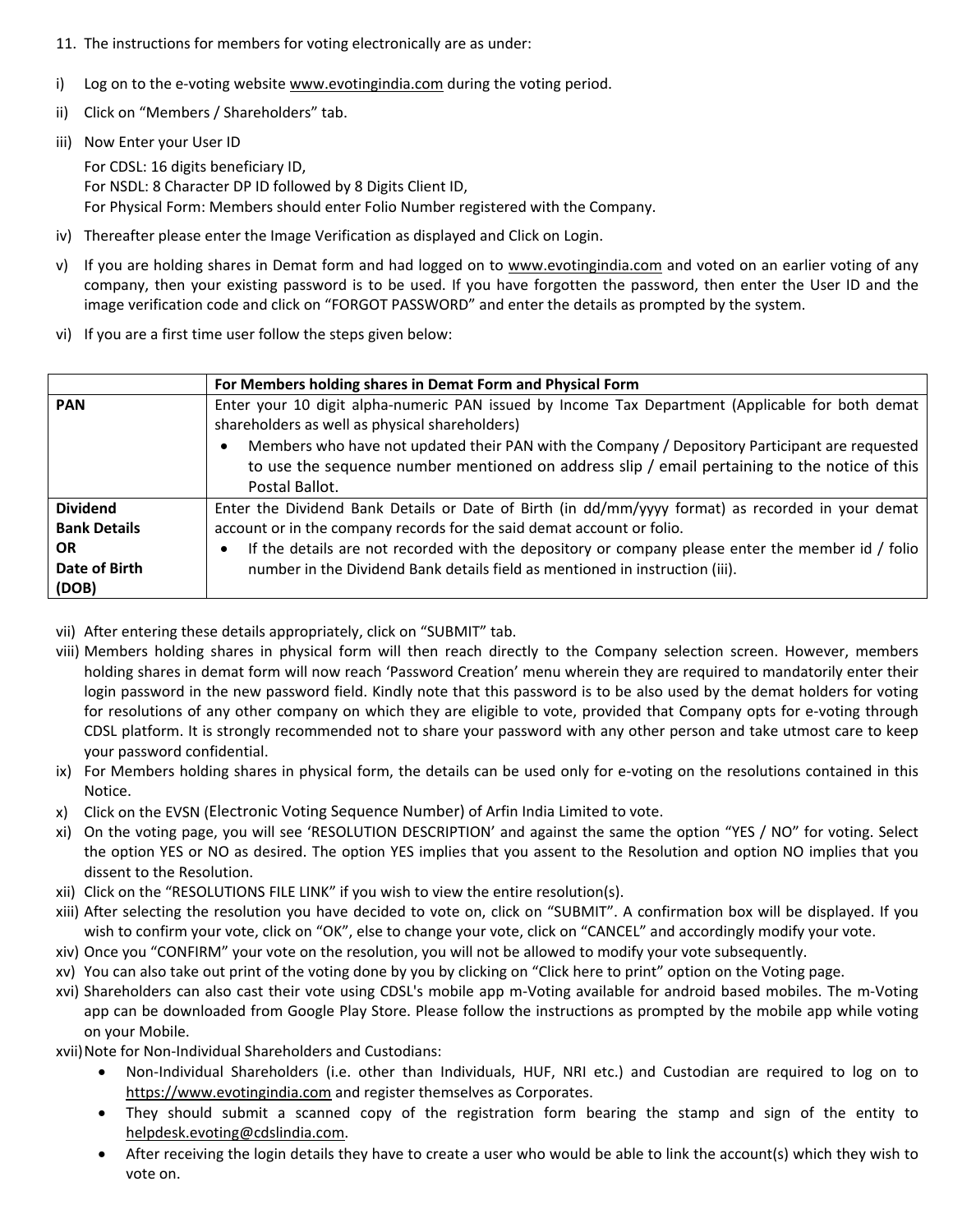- The list of accounts should be mailed to helpdesk.evoting@cdslindia.com and on approval of the accounts they would be able to cast their vote.
- They should upload a scanned copy of the Board Resolution and Power of Attorney (POA) which they have issued in favour of the Custodian, if any, in PDF format in the system for the scrutinizer to verify the same.

#### **In case of members receiving the physical copy:**

Please follow all steps from sl. no. (i) to sl. no. (xvii) above to cast vote.

In case you have any queries or issues regarding e-voting, you may refer the Frequently Asked Questions ("FAQs") and e-voting manual available at www.evotingindia.com under help section or write an email to helpdesk.evoting@cdslindia.com.

## **EXPLANATORY STATEMENT PURSUANT TO SECTION 102 OF THE COMPANIES ACT, 2013**

In conformity with the provisions of Section 102 of the Companies Act, 2013, following Explanatory Statements sets out all material facts relating to the Special Resolutions mentioned at Item No. 1 & 2 of the accompanying Notice dated September 20, 2016 and should be taken as forming part of the Notice.

#### **In respect of Item No. 1**

With a view to having authority to the Company to issue Equity Warrants, the Company must have express powers / authority in its Articles of Association.

The present Articles of Association does not contain such specific clause for the issue of Convertible Warrants. It was thus found proper to alter the Articles of Association by insertion of Article 4A after the present Article 4 as explained in the Resolution.

As per Section 14 of the Companies Act, 2013 and rules framed thereunder, approval of members by way of Special Resolution is required to alter the Articles of Association of the Company.

None of the Directors, Key Managerial Persons (KMPs) of the Company or any relatives of such Directors or KMPs, are in any way concerned or interested financially or otherwise in the proposed Resolution.

Your Directors recommend passing of this resolution as a special resolution.

#### **In respect of Item No. 2:**

The Board of Directors at their meeting held on September 20, 2016, considered, subject to the approval by the shareholders by way of Postal ballot, receipt of requisite approval(s), proposal to issue upto 11,42,857 (Eleven Lakhs Forty Two Thousand Eight Hundred and Fifty Seven Only) Warrants of Rs. 10/‐ each for cash at a premium of Rs. 165/‐ per Warrant i.e. totaling to Rs. 175/‐ per Warrant aggregating to Rs. 19,99,99,975/‐ (Rupees Nineteen Crores Ninety Nine Lakhs Ninety Nine Thousand Nine Hundred and Seventy Five Only) on preferential basis to certain persons / entities (hereinafter referred to as the "Proposed allottees/Warrant holder") whether they are existing Shareholders of the Company or not, with an option to warrant holders to subscribe for equal number of Equity Shares of face value of Rs. 10/‐ each.

In terms of the provisions of Section 62(1)(c) read with Section 42 of the Companies Act, 2013 ("the Act") and Rules made thereunder, and Chapter VII of the Securities and Exchange Board of India (Issue of Capital and Disclosure Requirements) Regulations, 2009 (the "SEBI (ICDR) Regulations"), as amended, a company can undertake preferential allotment only after obtaining prior approval of the shareholders by way of special resolution on the terms and conditions and formalities as stipulated in the Act and the SEBI (ICDR) Regulations.

**1.** The details of the issue and other particulars as required in terms of the Act and SEBI (ICDR) Regulations in relation to the aforesaid Special Resolution are given as under:

#### **2. Objects of the Preferential Issue:**

During the FY 2015‐16, the company has started new lines of activities viz. Cored Wire plant and Alloy Plant and the same require additional working capital considering full year operations of FY 2016‐17. We have added 16 new customers in Alloy vertical during previous year and it is expected to increase during current financial year which will result in increase of debtor's level.

Further, Alloy vertical has large range of products which needs additional inventory holding. The Company has successfully completed setting up of Conductor & Cables plant and is in the process of completing the regulatory requirements to start commercial production from this plant. Commercial production is expected to start in the last quarter of current financial year.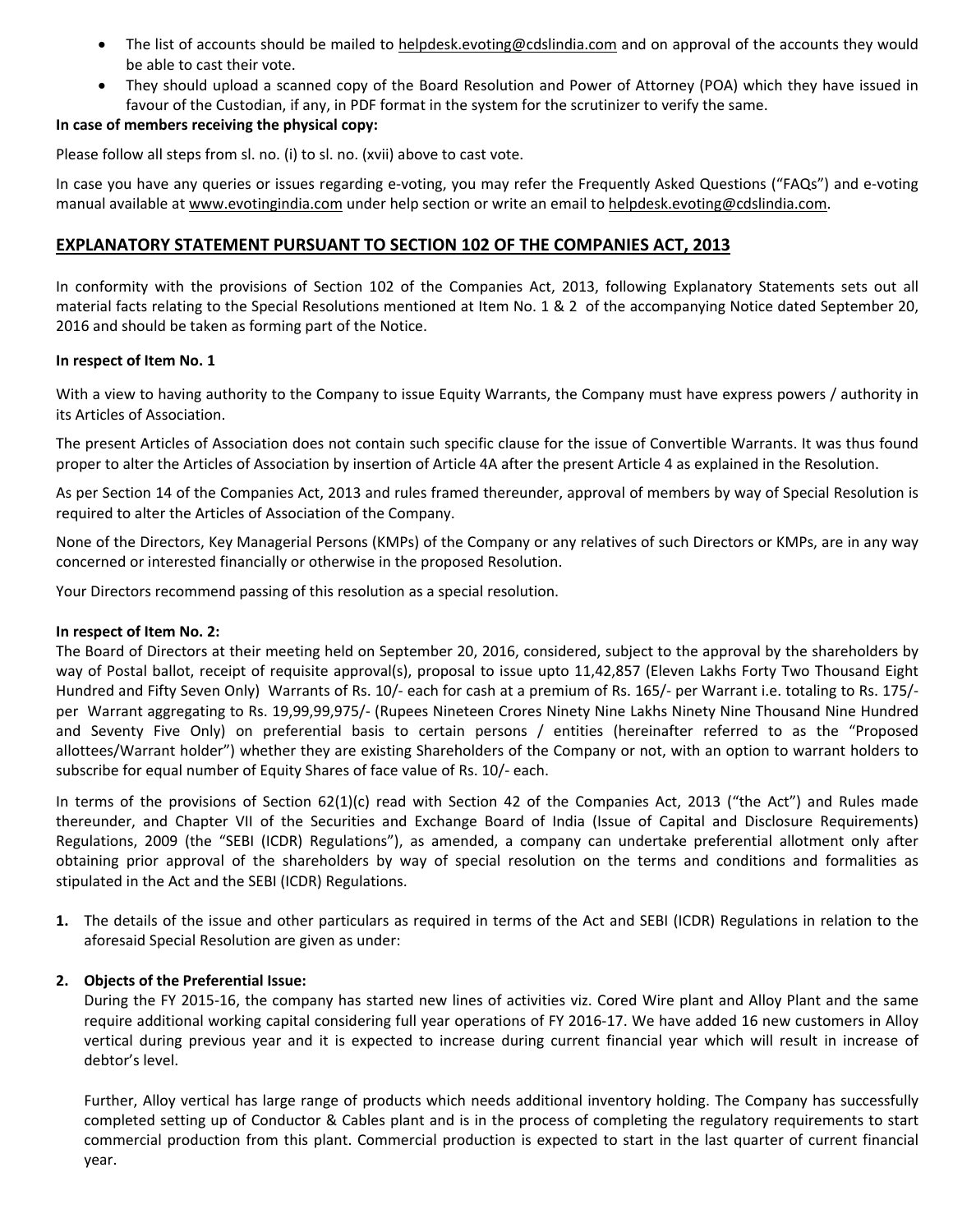During the year under operation, the Company has estimated turnover of Rs. 375 Crores. The Company has achieved gross sales of Rs. 96.11 Crores till June 30, 2016, which is at par with the estimated sales. The Company is having orders on hand worth Rs. 300 Crores.

Looking to the business development and future growth, the company has planned to infuse preferential capital of Rs. 20 crores during the current financial year.. The proceeds from the proposed preferential allotment of Warrants convertible into Equity Shares are proposed to be utilized to meet the working capital requirements, strengthen the Debt Equity Ratio, augment financial resources of the Company and other general corporate purposes.

### 3. Proposal / intention of the Promoter(s), Director(s) or Key Management Personnel to subscribe to the offer:

The Promoters and persons other than promoters and directors propose to subscribe to the present offer.

#### **4. The price at which the allotment is proposed:**

The issue of 11,42,857 (Eleven Lakhs Forty Two Thousand Eight Hundred and Fifty Seven Only) Warrants of Rs. 10/-(convertible into 11,42,857 Equity Shares of Rs. 10/‐ each) each for cash at a premium of Rs. 165/‐ per warrant totaling to Rs. 175/‐ (Rupees One Hundred and Seventy Five only) per Warrant or the minimum price determined in accordance with provisions of Regulation 76 of the SEBI (ICDR) Regulations and applicable law, whichever is higher.

#### **5. Basis on which price has been arrived at along with report of the registered valuer:**

As such this is not applicable in the present case since the Company is a listed company and the pricing is in terms of the SEBI (ICDR) Regulation.

#### **6. Relevant Date:**

The "Relevant Date" in terms of Regulation 71 of the SEBI (ICDR) Regulations for determination of minimum price is October 6, 2016, being the date 30 days prior to the date of the last date of Voting of Postal Ballot being November 5, 2016.

#### **7. Payment and Conversion Terms:**

Rs. 43.75 per Warrant being 25% of the Issue price of the Warrants is to be paid on or before the date of allotment of Warrants. The balance 75% i.e. Rs. 131.25 per Warrant is payable on or before the time of option of conversion into Equity Shares exercised by the allottees. Warrants will be converted in one or more tranches at the option of the allottees, into one Equity Share of Rs. 10/‐ each, at any time within 18 months from the date of allotment of Warrants. In case the warrant holder does not exercise the option to take Equity Shares against any of the Warrants within a period of 18 months from the date of allotment of Warrants, the aforesaid Rs. 43.75 per Warrant paid on or before the date of allotment of Warrant shall be forfeited.

| Sr.<br>No. | <b>Category of Shareholders</b> |                                                 | <b>Pre Preferential Issue</b> |                          | <b>Post Preferential Issue</b><br>(Assuming full conversion of<br>Warrants)* |            |
|------------|---------------------------------|-------------------------------------------------|-------------------------------|--------------------------|------------------------------------------------------------------------------|------------|
|            |                                 |                                                 | No. of shares                 | %                        | No. of shares                                                                | %          |
| А.         |                                 | Promoters and promoter group                    |                               |                          |                                                                              |            |
|            | 1.                              | <b>Indian Promoters</b><br>a)                   | 22,11,400                     | 73.27                    | 30,54,257                                                                    | 73.40      |
|            |                                 | Foreign Promoters<br>b)                         |                               |                          |                                                                              |            |
|            |                                 | <b>Sub Total</b>                                | 22,11,400                     | 73.27                    | 30,54,257                                                                    | 73.40      |
| <b>B.</b>  |                                 | Non-promoters                                   |                               |                          |                                                                              |            |
|            | 2.                              | Mutual Funds / UTI<br>a)                        | $\overline{\phantom{0}}$      | $\overline{\phantom{a}}$ |                                                                              |            |
|            |                                 | b)<br>Financial Institutions / Banks            | $\qquad \qquad \blacksquare$  | $\overline{\phantom{a}}$ |                                                                              |            |
|            |                                 | Insurance Companies / Govt. Institutions<br>c)  | $\overline{\phantom{0}}$      | $\overline{\phantom{a}}$ |                                                                              |            |
|            |                                 | Foreign Institutional Investors<br>$\mathsf{d}$ | -                             |                          |                                                                              |            |
|            |                                 | Qualified Foreign Investors<br>e)               |                               |                          |                                                                              |            |
|            | <b>Sub Total</b>                |                                                 | <b>NIL</b>                    | <b>NIL</b>               | <b>NIL</b>                                                                   | <b>NIL</b> |
|            | 3.                              | <b>Bodies Corporate</b><br>a)                   | 8,008                         | 0.27                     | 8,008                                                                        | 0.19       |
|            |                                 | b)<br>Individual holding                        | 7,18,049                      | 23.79                    | 9,68,049                                                                     | 23.26      |
|            |                                 | <b>Foreign Companies</b><br>C)                  |                               |                          |                                                                              |            |
|            |                                 | Non-Resident Individuals<br>d)                  | 63,075                        | 2.09                     | 63,075                                                                       | 1.52       |
|            |                                 | <b>Clearing Member</b><br>e)                    | 2,354                         | 0.001                    | 2,354                                                                        | 0.06       |
|            |                                 | f)<br><b>HUF</b>                                | 15,414                        | 0.51                     | 65,414                                                                       | 1.57       |
|            |                                 | <b>Sub Total</b>                                | 8,06,900                      | 26.73                    | 11,06,900                                                                    | 26.60      |
|            |                                 | <b>GRAND TOTAL</b>                              | 30,18,300                     | 100.00                   | 41,61,157                                                                    | 100.00     |

#### **8. Shareholding Pattern Before and after the Preferential Issue:**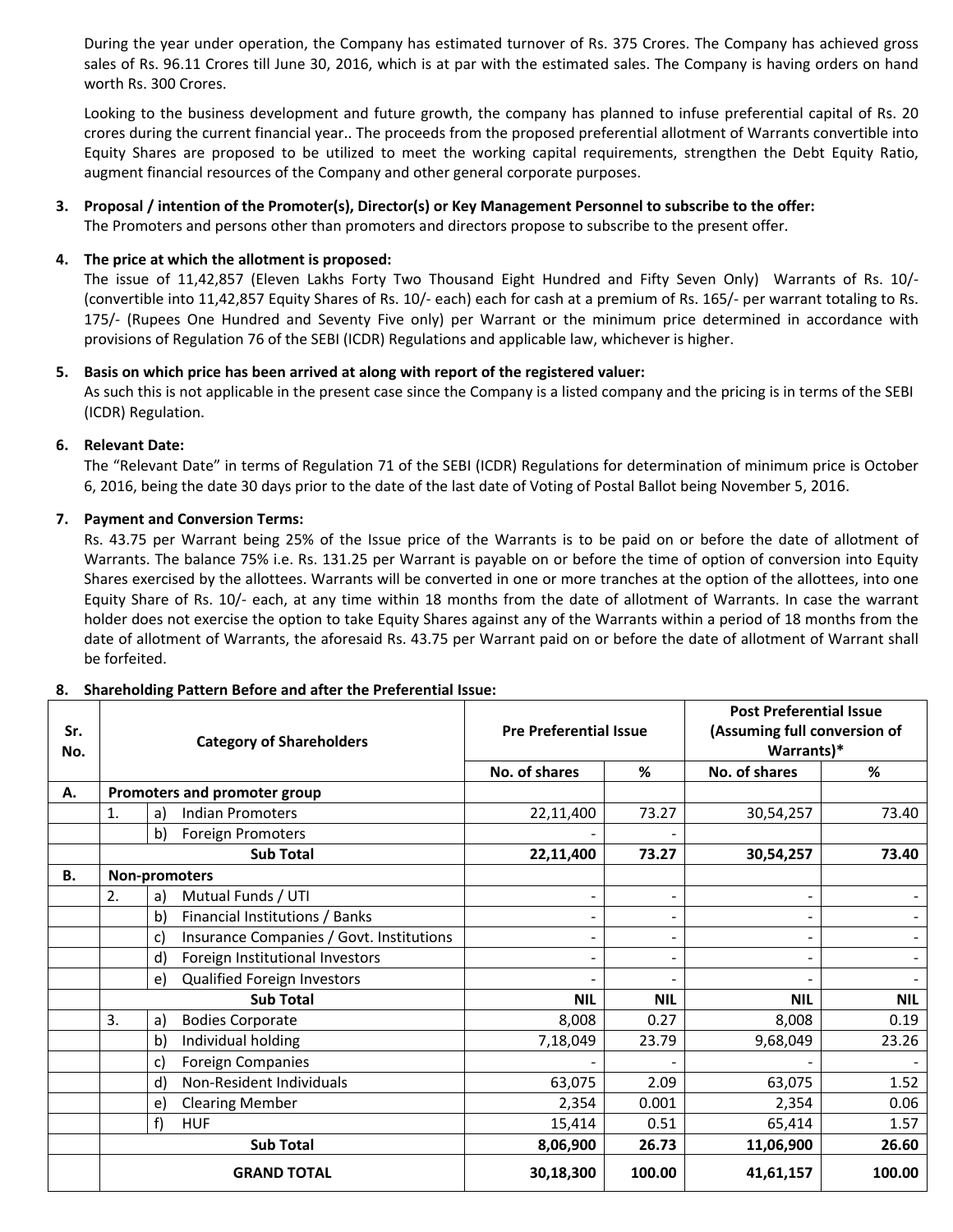\*the figures in the shareholding pattern are based on the assumption that all the Warrants will be subscribed, pursuant to the shareholders resolution and all said Warrants will be exercised / converted into Equity Shares. However, if any Warrants are *not issued / allotted and the Warrants are not exercised, the figures will change accordingly.*

#### **9. Proposed time frame within which the issue shall be completed:**

The allotment of Warrants shall be completed within a period of 15 days from the date of passing of the Resolution by the Shareholders provided where the allotment is pending on account of any approval from any Regulatory Authority / Body, the allotment shall be completed by the Company within a period of 15 days from the date of such approval.

| Sr.              | Name of person(s) /                 | <b>Address</b>                                              | <b>PAN</b> |  |  |  |
|------------------|-------------------------------------|-------------------------------------------------------------|------------|--|--|--|
| No.              | <b>Proposed Allottee(s)</b>         |                                                             |            |  |  |  |
| <b>Promoters</b> |                                     |                                                             |            |  |  |  |
| 1.               | Mahendrakumar Rikhavchand           | Khandwala Bungalows, Hirani Haveli, Nr. Post Office, Dharam | AFDPS6796P |  |  |  |
|                  | Shah                                | Nagar, Sabarmati, Ahmedabad - 380005, Gujarat, India        |            |  |  |  |
| 2.               | Jatin Mahendrakumar Shah            | Khandwala Bungalows, Hirani Haveli, Nr. Post Office, Dharam | ASMPS1116P |  |  |  |
|                  |                                     | Nagar, Sabarmati, Ahmedabad - 380005, Gujarat, India        |            |  |  |  |
| 3.               | Pushpaben Mahendrakumar Shah        | Khandwala Bungalows, Hirani Haveli, Nr. Post Office, Dharam | AEAPS1693F |  |  |  |
|                  |                                     | Nagar, Sabarmati, Ahmedabad - 380005, Gujarat, India        |            |  |  |  |
| 4.               | Rani Jatin Shah                     | Khandwala Bungalows, Hirani Haveli, Nr. Post Office, Dharam | ACLPN2862L |  |  |  |
|                  |                                     | Nagar, Sabarmati, Ahmedabad - 380005, Gujarat, India        |            |  |  |  |
| 5.               | Mahendrakumar Rikhavchand           | Khandwala Bungalows, Hirani Haveli, Nr. Post Office, Dharam | AACHM0604A |  |  |  |
|                  | Shah HUF                            | Nagar, Sabarmati, Ahmedabad - 380005, Gujarat, India        |            |  |  |  |
| 6.               | Jatin Mahendra Shah HUF             | Khandwala Bungalows, Hirani Haveli, Nr. Post Office, Dharam | AAEHJ8387H |  |  |  |
|                  |                                     | Nagar, Sabarmati, Ahmedabad - 380005, Gujarat, India        |            |  |  |  |
| 7.               | Khushbu Shah                        | Khandwala Bungalows, Hirani Haveli, Nr. Post Office, Dharam | BRIPS0875D |  |  |  |
|                  |                                     | Nagar, Sabarmati, Ahmedabad - 380005, Gujarat, India        |            |  |  |  |
| 8.               | Krish Jatin Shah(Minor) through     | Khandwala Bungalows, Hirani Haveli, Nr. Post Office, Dharam | EZWPS2766E |  |  |  |
|                  | the Guardian Mr. Jatin M. Shah      | Nagar, Sabarmati, Ahmedabad - 380005, Gujarat, India        |            |  |  |  |
| 9.               | Khwaish Jatin Shah (Minor)          | Khandwala Bungalows, Hirani Haveli, Nr. Post Office, Dharam | FSTPS5996F |  |  |  |
|                  | through the Guardian Mr. Jatin      | Nagar, Sabarmati, Ahmedabad - 380005, Gujarat, India        |            |  |  |  |
|                  | M. Shah                             |                                                             |            |  |  |  |
|                  |                                     |                                                             |            |  |  |  |
|                  | <b>Persons other than Promoters</b> |                                                             |            |  |  |  |
| 1.               | Rameshkumar Babulal Shah HUF        | 11, Spring Valley Society, Urmi Crossing, BPC Road,         | AAEHR2965P |  |  |  |
|                  |                                     | Vadodara-390 007                                            |            |  |  |  |
| 2.               | Rameshkumar Babulal Shah            | 11, Spring Valley Society, Urmi Crossing, BPC Road,         | AFOPS9345F |  |  |  |
|                  |                                     | Vadodara-390 007                                            |            |  |  |  |
| 3.               | Lalitkumar Babulal Shah HUF         | 4, Chinar Wood, Akota Main Road, Vadodara-390 020           | AAAHL4107K |  |  |  |
| 4.               | Sumitra Lalitkumar Shah             | 4, Chinar Wood, Akota Main Road, Vadodara-390 020           | AFOPS9344E |  |  |  |
| 5.               | Babita Rameshkumar Shah             | 11, Spring Valley Society, Urmi Crossing, BPC Road,         | AAHPB0534B |  |  |  |
|                  |                                     | Vadodara-390 007                                            |            |  |  |  |
| 6.               | Babulal Sonmalji Balar              | Opposite 32 Jawahar Society, R.V. Desai Road, Vadodara-     | AAHPB0534B |  |  |  |
|                  |                                     | 390 001                                                     |            |  |  |  |
| 7.               | <b>Gopal Shantilal Shah</b>         | A/301, Kushal Vatika, B/h. Rajasthan Hospital, Shahibaug,   | AKTPS8859A |  |  |  |
|                  |                                     | Ahmedabad-380004                                            |            |  |  |  |
| 8.               | Vartika Vijendra Khatod             | A/301, Kushal Vatika, B/h. Rajasthan Hospital, Shahibaug,   | AMGPK8176P |  |  |  |
|                  |                                     | Ahmedabad-380004                                            |            |  |  |  |
| 9.               | Shantilal Tulsiram Khator           | 6, Siddhi Apartments, Jain Colony, Near Terapanth Bhawan,   | ABGPK5166L |  |  |  |
|                  |                                     | Shahibaug, Ahmedabad-380004                                 |            |  |  |  |

#### **10. The identity of the proposed allottees being the Promoters, persons other than promoters, Directors :**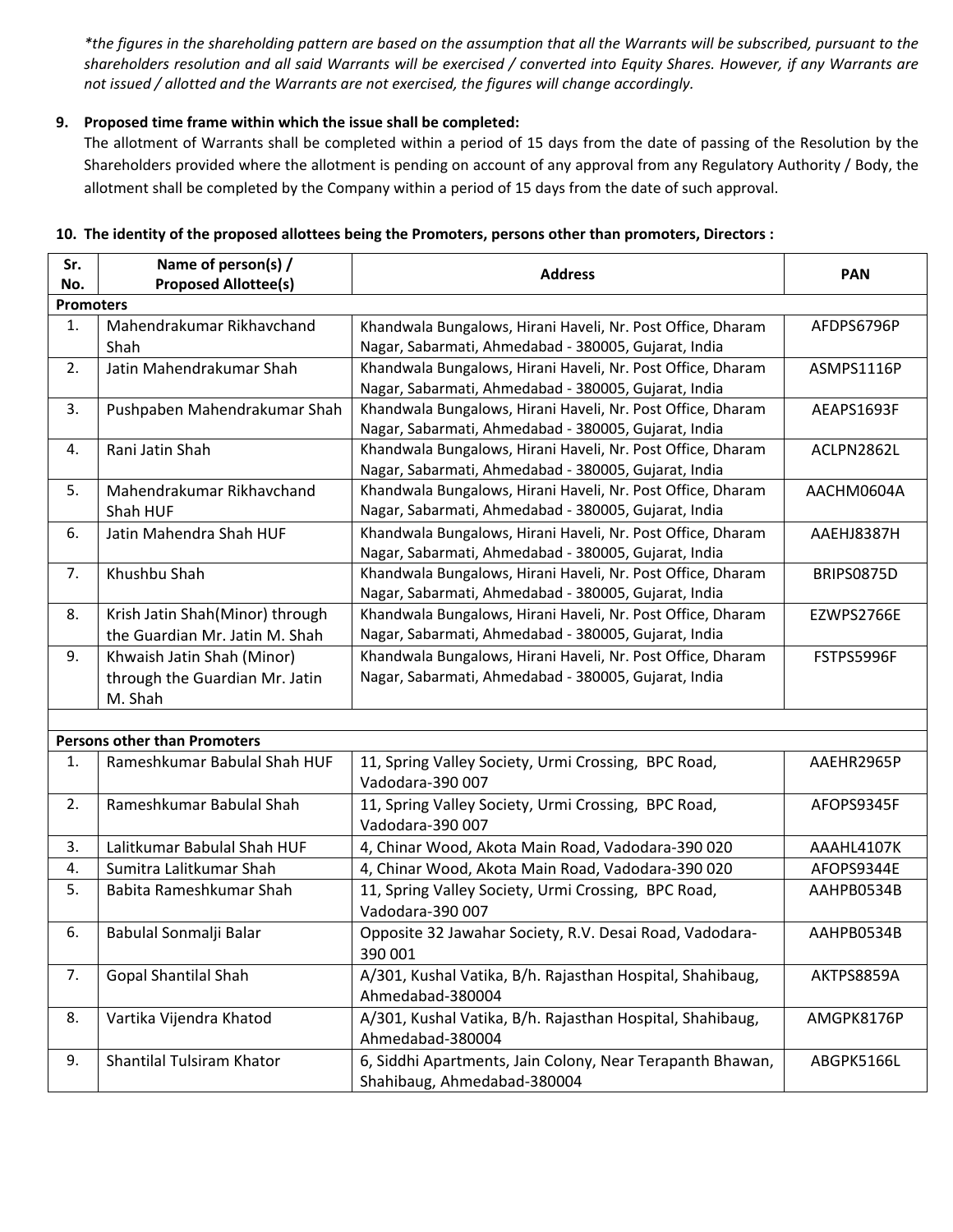11. Percentage of Equity Shares that may be held by proposed allottees being the Promoters, persons other than Promoters, **Directors (pre & post preferential issue of Warrants as well as its conversion into Equity Shares):**

| Sr.<br>No.                          | Name of person(s)/<br><b>Proposed Allottee(s)</b>                          | Pre Issue<br>holding         | % of Pre issue<br>Capital | <b>Warrants under</b><br>Preferential<br><b>Allotment</b> | <b>Holding of Equity</b><br><b>Shares after total</b><br>conversion of<br><b>Warrants</b> | % Post Issue<br>Capital post<br>total<br>conversion |
|-------------------------------------|----------------------------------------------------------------------------|------------------------------|---------------------------|-----------------------------------------------------------|-------------------------------------------------------------------------------------------|-----------------------------------------------------|
| <b>Promoters</b>                    |                                                                            |                              |                           |                                                           |                                                                                           |                                                     |
| $\mathbf{1}$ .                      | Mahendrakumar<br>Rikhavchand Shah                                          | 5,27,400                     | 17.47                     | 1,55,000                                                  | 6,82,400                                                                                  | 16.40                                               |
| 2.                                  | Jatin Mahendrakumar<br>Shah                                                | 4,53,900                     | 15.04                     | 1,55,000                                                  | 6,08,900                                                                                  | 14.63                                               |
| 3.                                  | Pushpaben<br>Mahendrakumar Shah                                            | 4,42,700                     | 14.67                     | 1,55,000                                                  | 5,97,700                                                                                  | 14.36                                               |
| 4.                                  | Rani Jatin Shah                                                            | 4,03,900                     | 13.38                     | 1,00,000                                                  | 5,03,900                                                                                  | 12.11                                               |
| 5.                                  | Mahendrakumar<br><b>Rikhavchand Shah HUF</b>                               | 62,500                       | 2.07                      | 55,000                                                    | 1,17,500                                                                                  | 2.82                                                |
| 6.                                  | Jatin Mahendra Shah HUF                                                    | 1,80,500                     | 5.98                      | 55,000                                                    | 2,35,500                                                                                  | 5.66                                                |
| 7.                                  | Khushbu Shah                                                               | 5,000                        | 0.17                      | 42,857                                                    | 47,857                                                                                    | 1.15                                                |
| 8.                                  | Krish Jatin Shah (Minor)<br>through the Guardian Mr.<br>Jatin M. Shah      |                              |                           | 1,00,000                                                  | 1,00,000                                                                                  | 2.40                                                |
| 9.                                  | Khwaish Jatin Shah<br>(Minor) through the<br>Guardian Mr. Jatin M.<br>Shah |                              |                           | 25,000                                                    | 25,000                                                                                    | 0.60                                                |
|                                     | <b>Sub-Total</b>                                                           | 20,75,900                    | 68.78                     | 8,42,857                                                  | 29,18,757                                                                                 | 70.13                                               |
| <b>Persons other than Promoters</b> |                                                                            |                              |                           |                                                           |                                                                                           |                                                     |
| 1.                                  | Rameshkumar Babulal<br>Shah HUF                                            |                              |                           | 25,000                                                    | 25,000                                                                                    | 0.60                                                |
| 2.                                  | Rameshkumar Babulal<br>Shah                                                |                              |                           | 25,000                                                    | 25,000                                                                                    | 0.60                                                |
| 3.                                  | Lalitkumar Babulal Shah<br><b>HUF</b>                                      |                              |                           | 25,000                                                    | 25,000                                                                                    | 0.60                                                |
| 4.                                  | Sumitra Lalitkumar Shah                                                    | 16,600                       | 0.55                      | 25,000                                                    | 41,600                                                                                    | 1.00                                                |
| 5.                                  | Babita Rameshkumar<br>Shah                                                 | 16,800                       | 0.56                      | 25,000                                                    | 41,800                                                                                    | 1.00                                                |
| 6.                                  | Babulal Sonmalji Balar                                                     | $\qquad \qquad \blacksquare$ | ÷,                        | 25,000                                                    | 25,000                                                                                    | 0.60                                                |
| 7.                                  | <b>Gopal Shantilal Shah</b>                                                | -                            | -                         | 50,000                                                    | 50,000                                                                                    | 1.20                                                |
| 8.                                  | Vartika Vijendra Khatod                                                    | -                            | ÷                         | 50,000                                                    | 50,000                                                                                    | 1.20                                                |
| 9.                                  | Shantilal Tulsiram Khator                                                  |                              |                           | 50,000                                                    | 50,000                                                                                    | 1.20                                                |
|                                     | Sub-Total                                                                  | 33,400                       | 1.11                      | 3,00,000                                                  | 3,33,400                                                                                  | 8.00                                                |
|                                     | <b>TOTAL</b>                                                               | 21,09,300                    | 69.89                     | 11,42,857                                                 | 32,52,157                                                                                 | 78.13                                               |

#### **12. Auditors' Certificate:**

A copy of the certificate from Statutory Auditors certifying that the issue is being made in accordance with the requirements of SEBI (ICDR) Regulations shall be made available for inspection at the registered office of the Company between 2.00 p.m. to 5.00 p.m. on all working days (except Saturdays, Sundays and Holidays) up to the date of announcement of the results of the Postal Ballot.

#### **13. Lock‐in Period:**

The securities allotted to Proposed Allottees shall be locked in as per Regulation 78 and other applicable provisions of SEBI (ICDR) Regulations.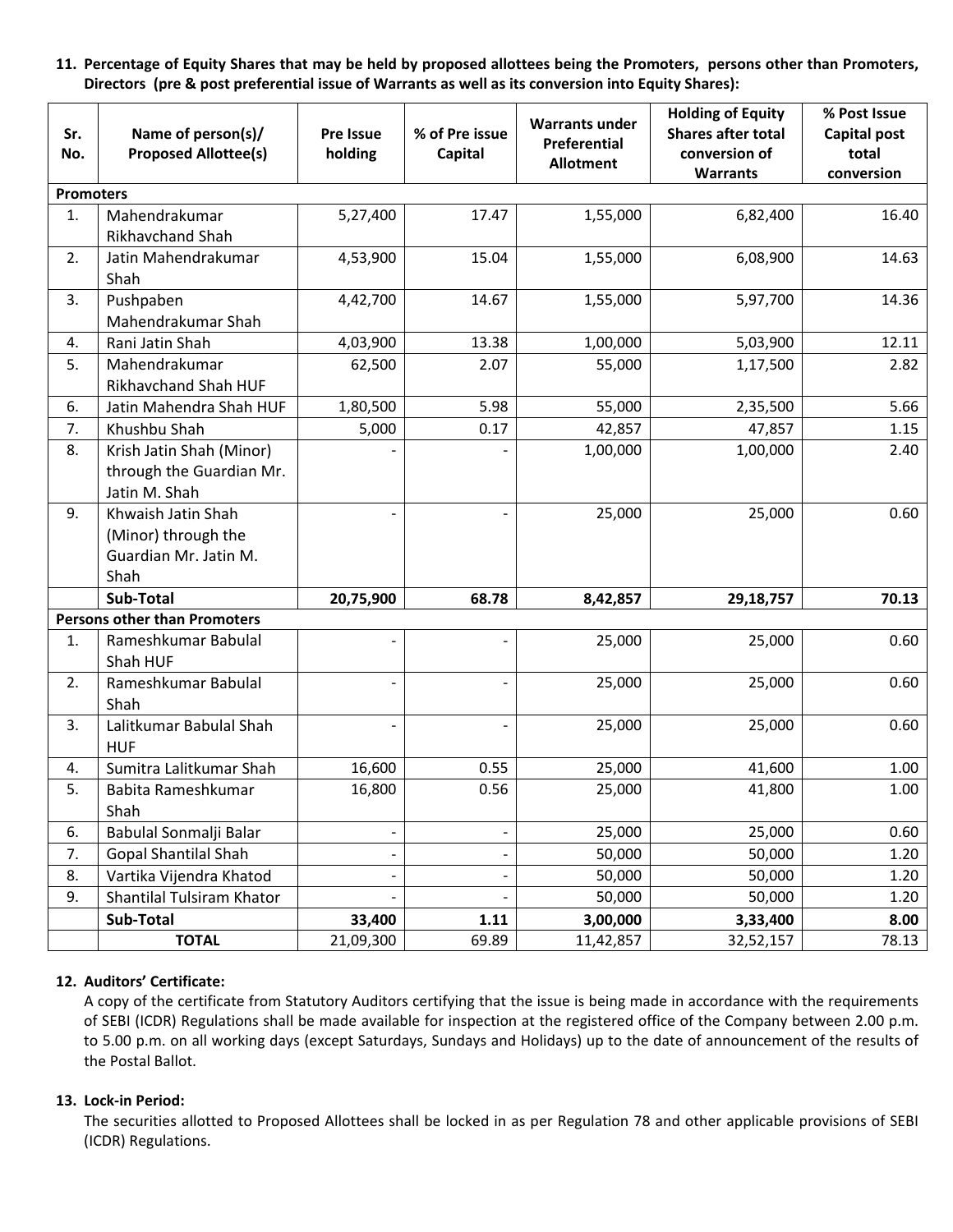#### **14. Change in control consequent to the preferential issue:**

The existing Promoters of the Company will continue to be in control of the Company and there will not be any change in the management or control of the Company as a result of the proposed preferential allotment. However, there shall be addition of two new promoters details of the same are available at Sr. No. 8 & 9 of the above tables under promoter category.

#### **15. The Company hereby undertakes that:**

- i. It would re‐compute the price of the securities specified above in terms of the provisions of SEBI (ICDR) Regulations, where it is so required.
- ii. If the amount payable, if any, on account of the re‐computation of price is not paid within the time stipulated in SEBI (ICDR) Regulations the above Warrants / Equity Shares shall continue to be locked‐in till the time such amount is paid by the allottees.

#### **16. Others:**

Save and except the Preferential Issue as proposed in the resolution set in the accompanying Notice, the Company has made no other issue or allotment of securities on preferential basis during the year.

None of the Promoters or Directors have been categorized as a willful defaulter by any bank or financial institution or consortium thereof, in accordance with the guidelines on willful defaulters issued by the Reserve Bank of India

The Board of Directors believes that the proposed Preferential Issue is in the best interest of the Company and its members. The Board recommends the resolutions as set out in the accompanying notice for the approval of members as a Special Resolutions.

None of the Directors, Key Managerial Personnel of the Company or their relatives are in any way concerned or interested, financially or otherwise, in the resolutions, except holding their designations in general.

> **By order of the Board** For **Arfin India Limited**

Date: September 20, 2016 Place: Ahmedabad

Sd/‐ **Purvesh Pandit** *Company Secretary*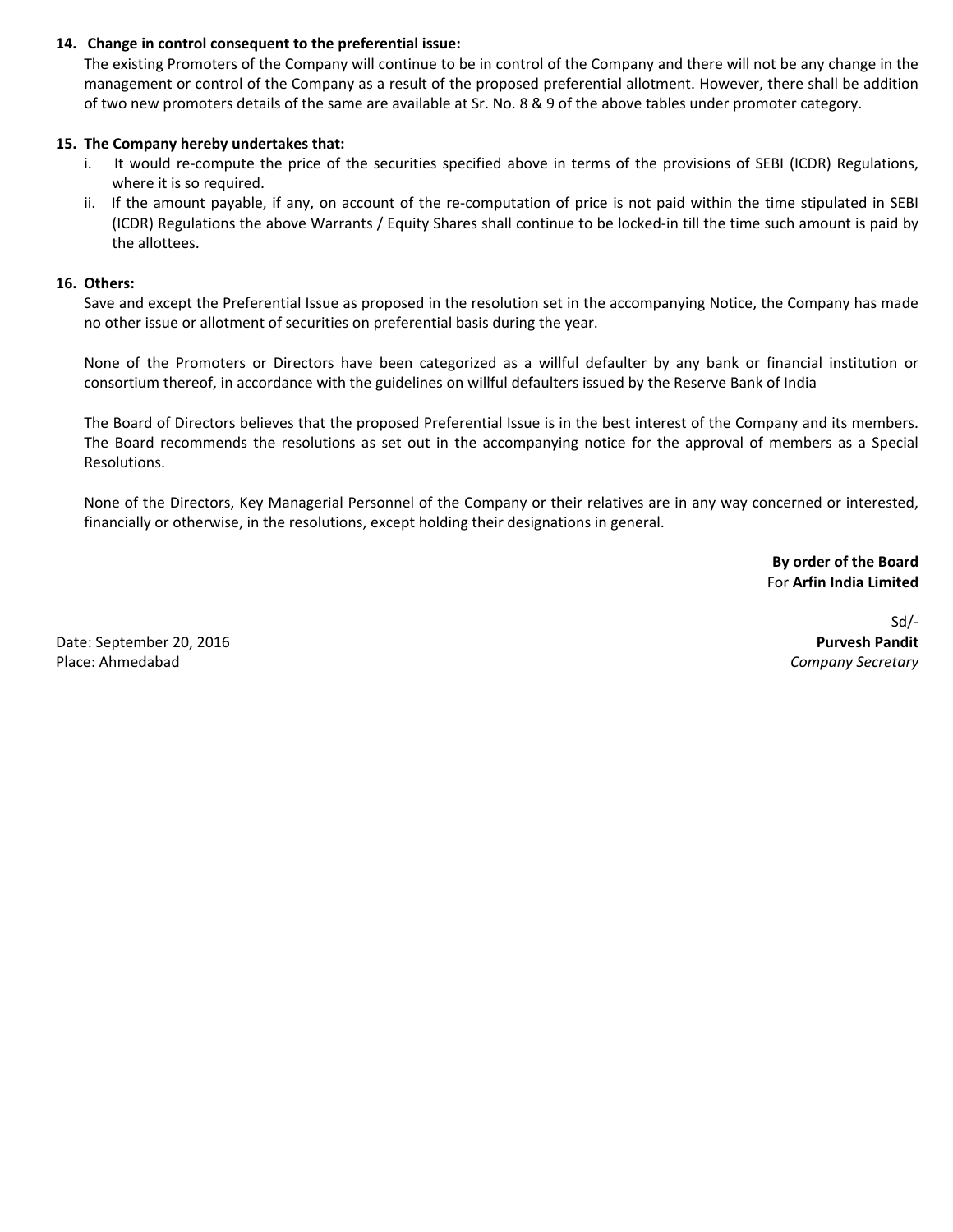

## **ARFIN INDIA LIMITED**

Registered Office: B-302, 3<sup>rd</sup> Floor, Pelican House, Gujarat Chamber of Commerce Building,

Ashram Road, Ahmedabad 380009, Gujarat, India.

CIN: L65990GJ1992PLC017460, Phone: +91 79 26583791, 92, Fax: +91 79 26583792,

Email: investors@arfin.co.in, Website: www.arfin.co.in

## **POSTAL BALLOT FORM**

| Sr. No.                                                                                                                                                                                                                             | <b>Particulars</b>                                                  |                      | <b>Details</b> |                   |                                |
|-------------------------------------------------------------------------------------------------------------------------------------------------------------------------------------------------------------------------------------|---------------------------------------------------------------------|----------------------|----------------|-------------------|--------------------------------|
| $\mathbf{1}$ .                                                                                                                                                                                                                      | Name of the first named                                             |                      |                |                   |                                |
|                                                                                                                                                                                                                                     | shareholder (in blocked letters)                                    |                      |                |                   |                                |
| 2.                                                                                                                                                                                                                                  | <b>Postal Address</b>                                               |                      |                |                   |                                |
|                                                                                                                                                                                                                                     |                                                                     |                      |                |                   |                                |
|                                                                                                                                                                                                                                     |                                                                     |                      |                |                   |                                |
|                                                                                                                                                                                                                                     |                                                                     |                      |                |                   |                                |
|                                                                                                                                                                                                                                     |                                                                     |                      |                |                   |                                |
| 3.                                                                                                                                                                                                                                  | Name(s) of the Joint-Holder(s), if                                  |                      |                |                   |                                |
|                                                                                                                                                                                                                                     | any                                                                 |                      |                |                   |                                |
|                                                                                                                                                                                                                                     |                                                                     |                      |                |                   |                                |
| 4.                                                                                                                                                                                                                                  | Registered Folio No. /                                              |                      |                |                   |                                |
|                                                                                                                                                                                                                                     | *Client ID No.                                                      |                      |                |                   |                                |
|                                                                                                                                                                                                                                     | (*applicable to investors holding                                   |                      |                |                   |                                |
|                                                                                                                                                                                                                                     | shares in dematerialized form)                                      |                      |                |                   |                                |
| 5.<br><b>Class of Shares</b><br><b>Equity Shares</b>                                                                                                                                                                                |                                                                     |                      |                |                   |                                |
| I / We, hereby exercise my / our vote in respect of the following Special Resolutions proposed for passing through Postal Ballot via                                                                                                |                                                                     |                      |                |                   |                                |
|                                                                                                                                                                                                                                     |                                                                     |                      |                |                   |                                |
| Postal Ballot Notice dated September 20, 2016 of Arfin India Limited (the "Company") by sending my / our assent (FOR) or dissent<br>(AGAINST) to the said resolutions by placing the tick mark (v) at the appropriate column below: |                                                                     |                      |                |                   |                                |
|                                                                                                                                                                                                                                     |                                                                     |                      |                | I assent to the   | I dissent to the               |
| <b>Item</b>                                                                                                                                                                                                                         | <b>Description of the Resolution</b>                                | <b>No. of Shares</b> |                | <b>Resolution</b> | <b>Resolution</b>              |
| No.                                                                                                                                                                                                                                 |                                                                     |                      | held           | (FOR)             | (AGAINST)                      |
| $\mathbf{1}$                                                                                                                                                                                                                        | Special Resolution to consider alteration of Article of Association |                      |                |                   |                                |
|                                                                                                                                                                                                                                     | pursuant to Section 14 of the Companies Act, 2013 of the Company    |                      |                |                   |                                |
|                                                                                                                                                                                                                                     | to insert a Specific Clause for the issue of Equity Warrants.       |                      |                |                   |                                |
| $\overline{2}$                                                                                                                                                                                                                      | Special Resolution to consider and approve the Issue upto 11,42,857 |                      |                |                   |                                |
|                                                                                                                                                                                                                                     | Warrants, Convertible into Equity Shares on Preferential Basis.     |                      |                |                   |                                |
|                                                                                                                                                                                                                                     |                                                                     |                      |                |                   |                                |
|                                                                                                                                                                                                                                     |                                                                     |                      |                |                   |                                |
| Place:                                                                                                                                                                                                                              |                                                                     |                      |                |                   |                                |
| Date:                                                                                                                                                                                                                               |                                                                     |                      |                |                   | (Signature of the Shareholder) |

#### **NOTE**

1) Please read the instructions printed overleaf and in the notice of the postal ballot carefully before exercising your vote.

2) Last date for receipt of Postal Ballot Form by the Scrutinizer: November 5, 2016 (5:00 p.m.)

3) If the voting rights are exercised by e-voting, this form need not be used.